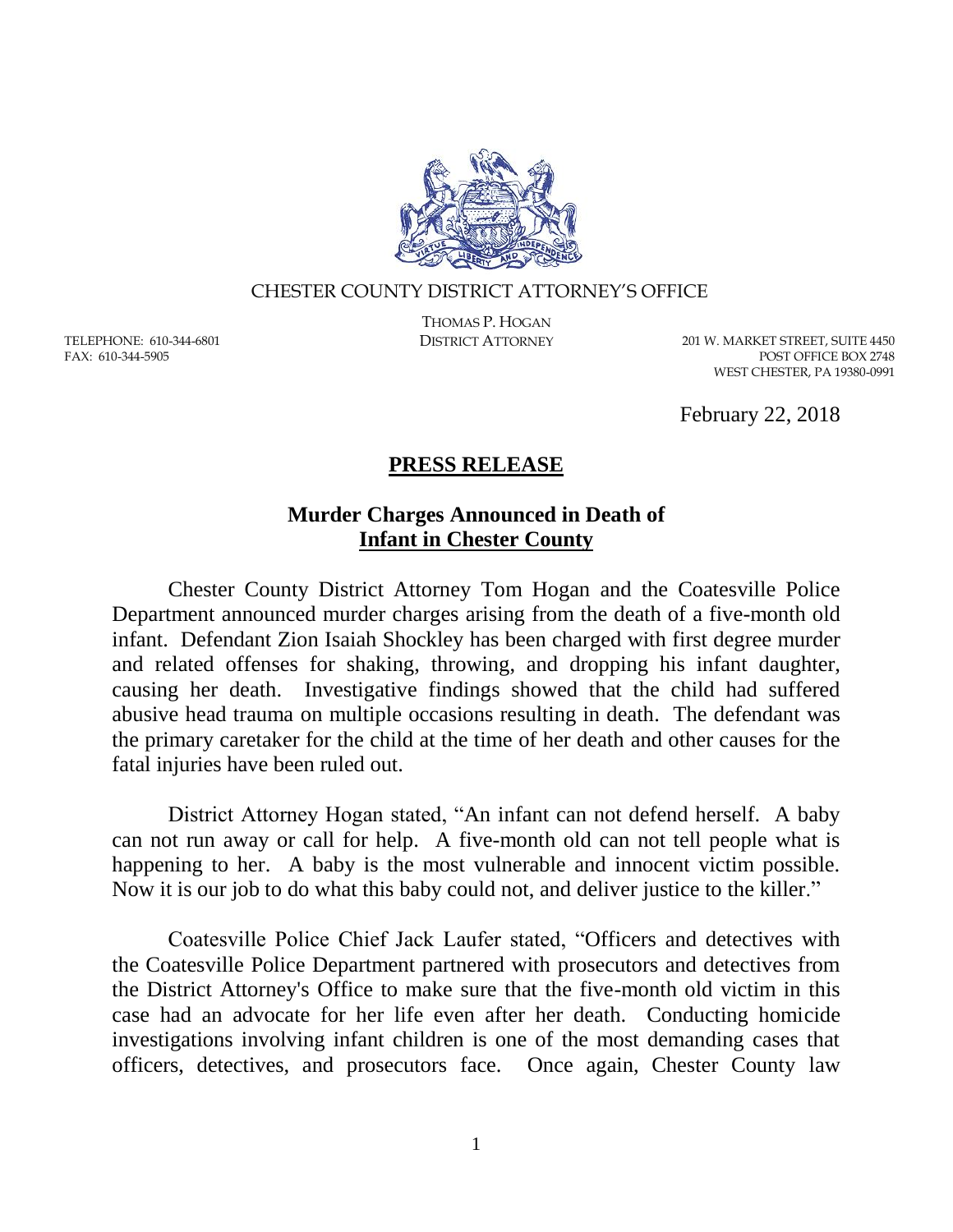enforcement has demonstrated the value of a team approach to investigating, solving, and prosecuting difficult criminal cases."

The facts alleged in the criminal complaint are set forth below.<sup>1</sup>

Defendant Shockley resided at 59 Foundry Street, Coatesville, Chester County, Pennsylvania. The defendant shared custody of his five-month old daughter, Rosalie Faith Crothers-Shockley, with the child's mother.

On February 10, 2018, Coatesville police officers responded to 524 E. Harmony Street, Coatesville for a five-month old female in cardiac arrest. Paramedics transported the child victim to Brandywine Hospital, and later A.I. DuPont Hospital for Children in critical condition. Despite extensive medical intervention, the baby died on February 12, 2018.

While at DuPont, the child was found to have both chronic and acute intracranial hemorrhages and extensive bilateral retinal hemorrhages throughout all layers of the retina. In other words, she was bleeding from the brain and eyes. These injuries are consistent with abusive head trauma. Such trauma is caused by both recent and ongoing abuse. At the time of her injuries, the child victim was in the exclusive control of the defendant.

The investigation by Coatesville Police and Chester County Detectives revealed that the child's injuries were consistent with the defendant dropping and violently shaking the baby immediately before her death. The older, chronic brain injuries suffered by the child victim are consistent with the child being previously abused by the defendant.

The defendant has been charged with first degree murder and related charges. The defendant is not eligible for bail and is currently incarcerated at Chester County Prison.

District Attorney Hogan added, "Chester County child abuse investigators have become highly skilled at differentiating accidents from intentionally inflicted injuries. Using the best medical techniques and employing an interdisciplinary approach, we are able to discover child abuse crimes that in many places would be closed out as accidental or unexplained deaths. That capability is a tremendous resource and a tremendous responsibility."

 $\overline{a}$ 

 $<sup>1</sup>$  A criminal defendant is presumed innocent until proven guilty in court.</sup>